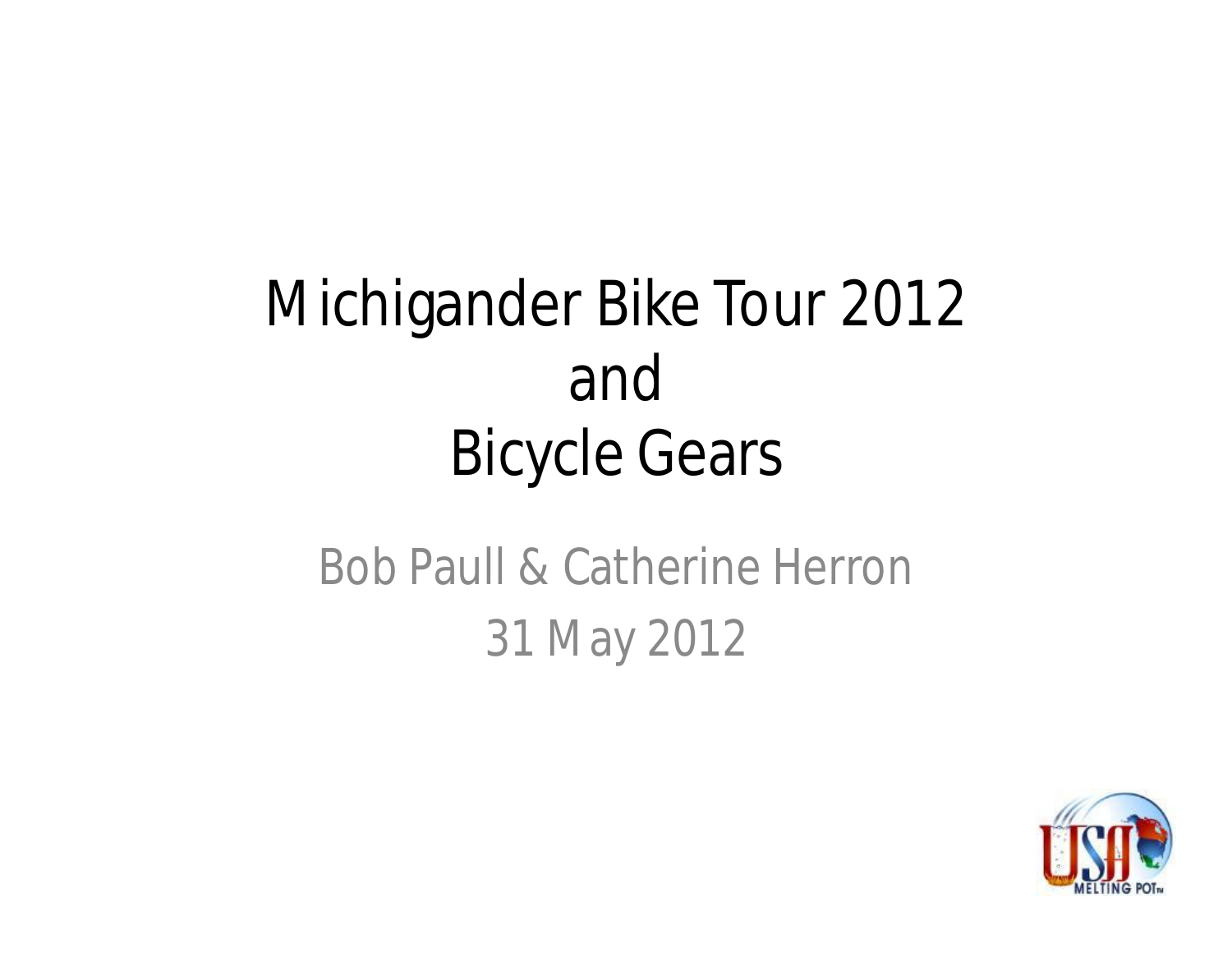# Bob Paull bio

- Hometown Rochester Hills, Michigan
- BSME General Motors Institute
- 27 year pro, currently design release engineer at GM Powertrain – crankshafts, bearings, dampers, flexplates
- 15 years Michigander bike tour
- Other hobbies Beach vacations, cooking, Rochester Mills Bike Club

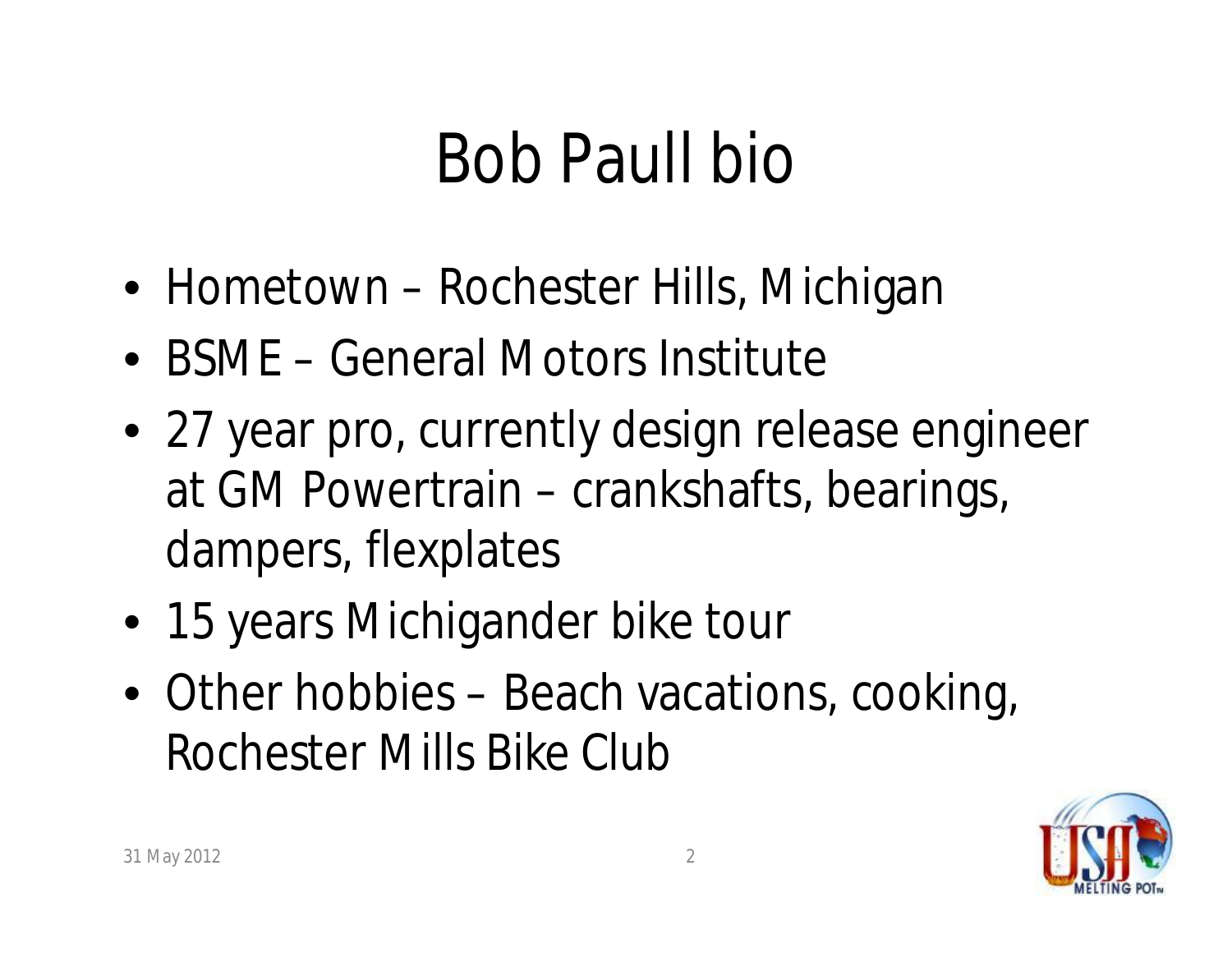

**Who**: Experienced and beginner cyclists will enjoy this biking adventure on northern Michigan's rail trails and back roads.

### **When**: July 14-20, 2012

**What**: 21st Annual Michigan Trails and Greenways Alliance Michigander Bicycle Tour.

**Where**: Ride on some of Northern Michigan's most beautiful trails and back roads, including the North Central State Trail and the North East State Trail. Visit Mill Creek State Park, Cheboygan, and Alpena. An all-paved route is available for road bikes, and mountain bikers can test their mettle on singletrack.

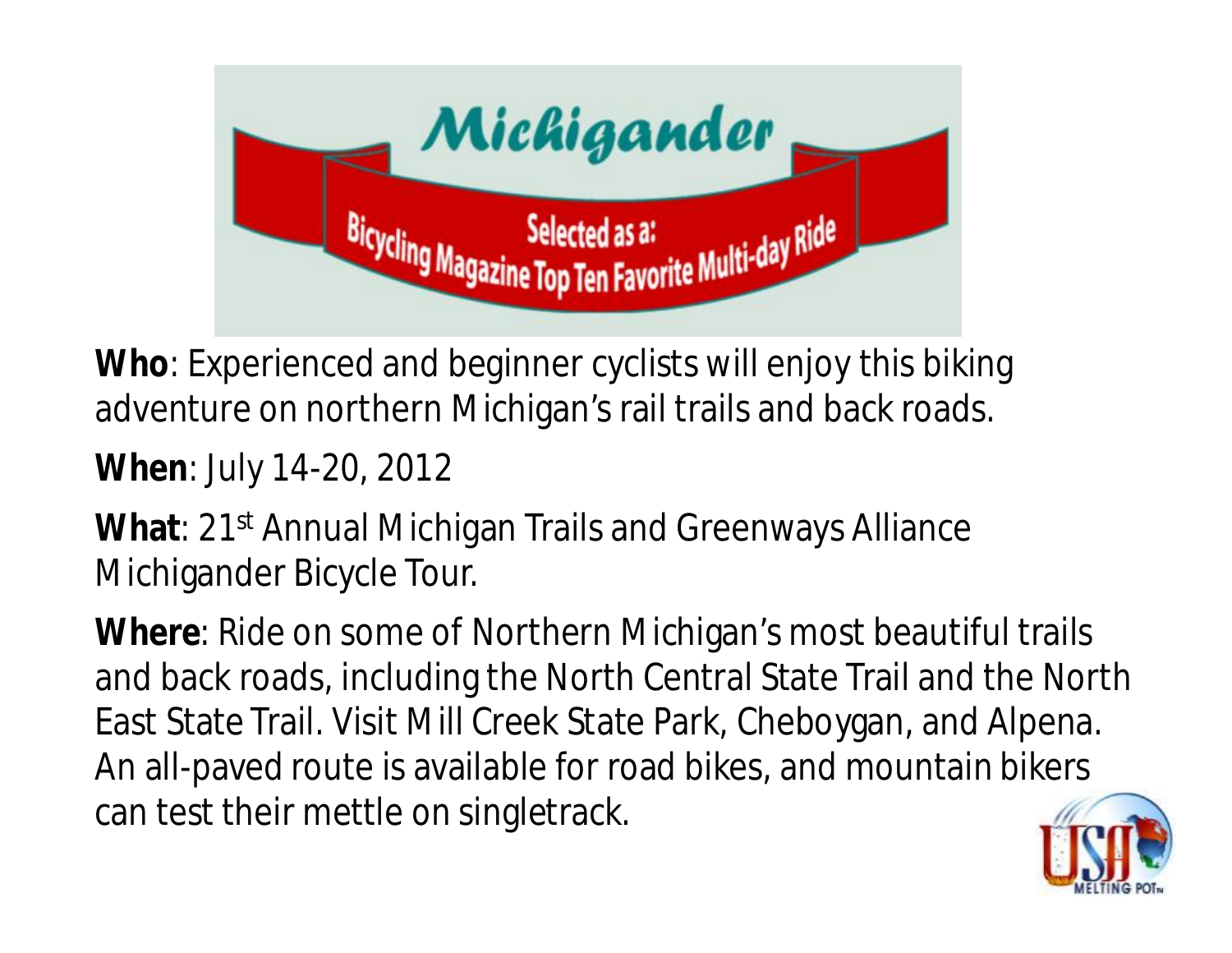

#### **Welcome to the 21st Annual Michigander Bicycle Tour**

Join us July 14-20 for the 21st Annual Michigan Trails and Greenways Alliance Michigander Bicycle Tour.<br>Experienced and beginner cyclists of all ages will enjoy this biking adventure in north east Michigan's rail trails and back roads.

The two-day tour option is a great choice for families and first-time riders who want to see what bicycle touring is all about. Those who want to extend their fun and fitness challenge will enjoy the many trails and towns of the 6-day tour.

The featured trails on this year's tour are: North Central State Trail and North East State Trail.

Bring your hybrid, mountain or road bike. An all-paved route is available for road bikes and there are opportunities for mountain bikers to test their mettle on singletrack.

| 2-Day                 | Description                                             | <b>Miles</b> | <b>Road Mies</b> | Trails                                                                     |
|-----------------------|---------------------------------------------------------|--------------|------------------|----------------------------------------------------------------------------|
| Saturday.<br>July 14  | Indian River - Check-in<br><b>Ride to Mackinaw City</b> | *36          | $*36.5$          | North Central State Trail<br>(All Trail)                                   |
| Sunday.<br>July 15    | <b>Back to Indian River</b><br>(Finish)                 | *36          | *36.5            | North Central State Trail<br>(All Trail)                                   |
| 6-Day                 |                                                         |              |                  |                                                                            |
| Sunday,<br>July 15    | Mackinaw City - Check-in<br><b>Ride to Onaway</b>       | $*44$        | *45.5            | North Central State Trail, North<br>East State Trail (All Trail)           |
| Monday.<br>July 16    | to Alpena                                               | *50          | *57              | <b>North East State Trail</b><br>(All Trail)                               |
| Tuesday,<br>July 17   | to Atlanta                                              | *45          | *45              | Road<br>(All Road)                                                         |
| Wednesday.<br>July 18 | to Gaylord                                              | *47          | *47              | Road<br>(All Road)                                                         |
| Thursday,<br>July 19  | to Indian River                                         | *30          | *30              | North Central State Trail<br>(All Trail)                                   |
| Friday,<br>July 20    | to Mackinaw City<br>(Finish)                            | *36          | *36.5            | <b>North Central State Trail</b><br>(All Trail)                            |
| 7-Day                 |                                                         |              |                  |                                                                            |
| Saturday,<br>July 14  | Indian River - Check-in<br><b>Ride to Mackinaw City</b> | *36          | "36.5            | North Central State Trail<br>(All Trail)                                   |
| Sunday.<br>July 15    | Follow same route as 6-day<br>(above)                   | $*44$        | *45.5            | North Central State Trail, North<br><b>East State Trail</b><br>(All Trail) |

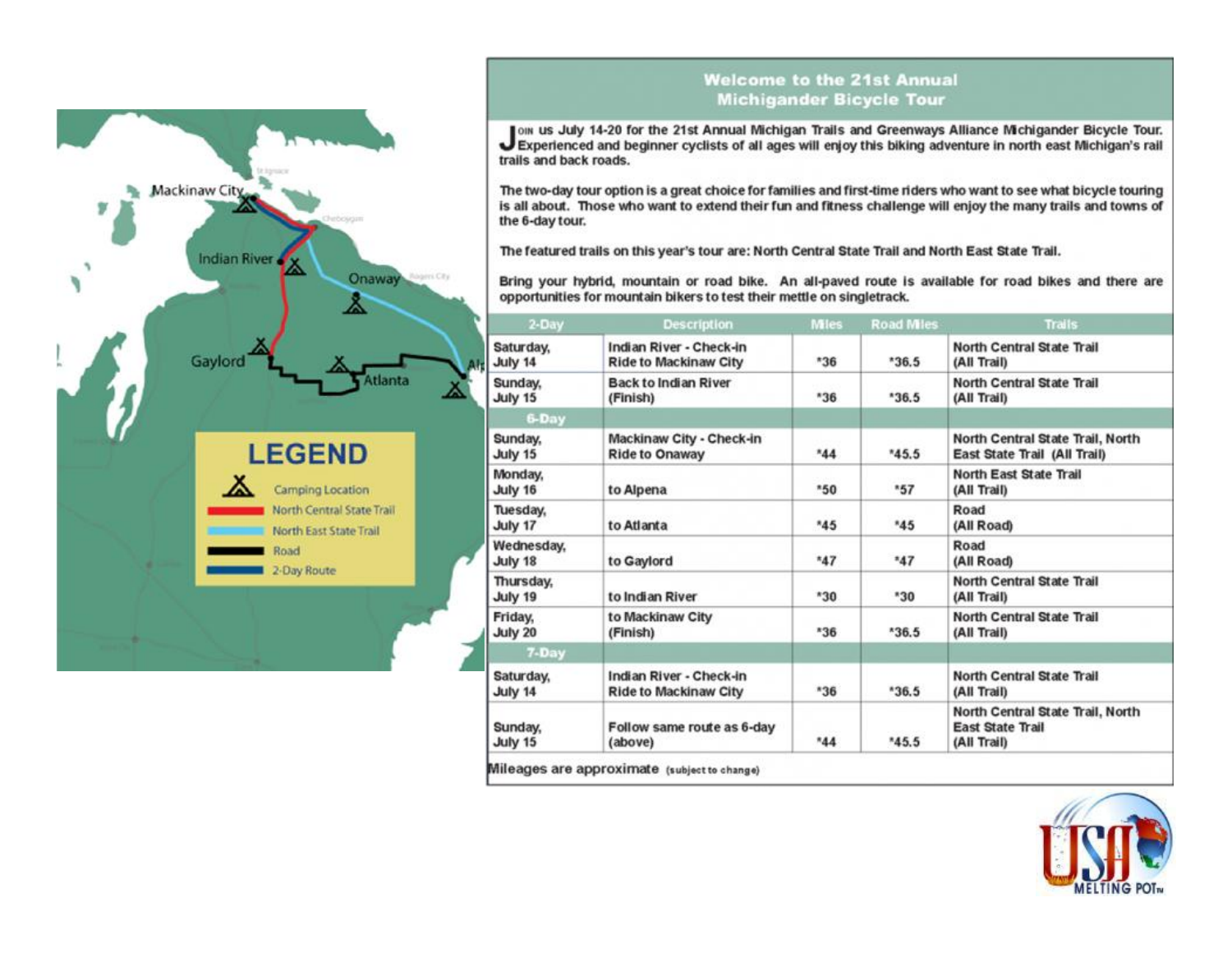**Michigander 2012 Dates 2-Day "weekend" – July 14 & 15 6-Day – July 15-20 7-Day – July 14-20**

### **Online Registration Available:**

http://www.michigantrails.org/ **https://fs20.formsite.com/barrymichigantrailsorg/form3/secure\_index.html**

#### **Michigan Trails & Greenways Alliance**

**MTGA is a non-profit organization that shall foster and facilitate the creation of an interconnected statewide system of trails and greenways for recreation, health, transportation, economic development and environmental/cultural preservation purposes.**

© 2012 Michigan Trails & Greenways Alliance. All Rights Reserved. 1213 Center St, Lansing MI 48906 mailing address: PO Box 27187, Lansing MI 48909 phone 517.485.6022 | fax 517.347.8145 | email info [at] michigantrails [dot] org

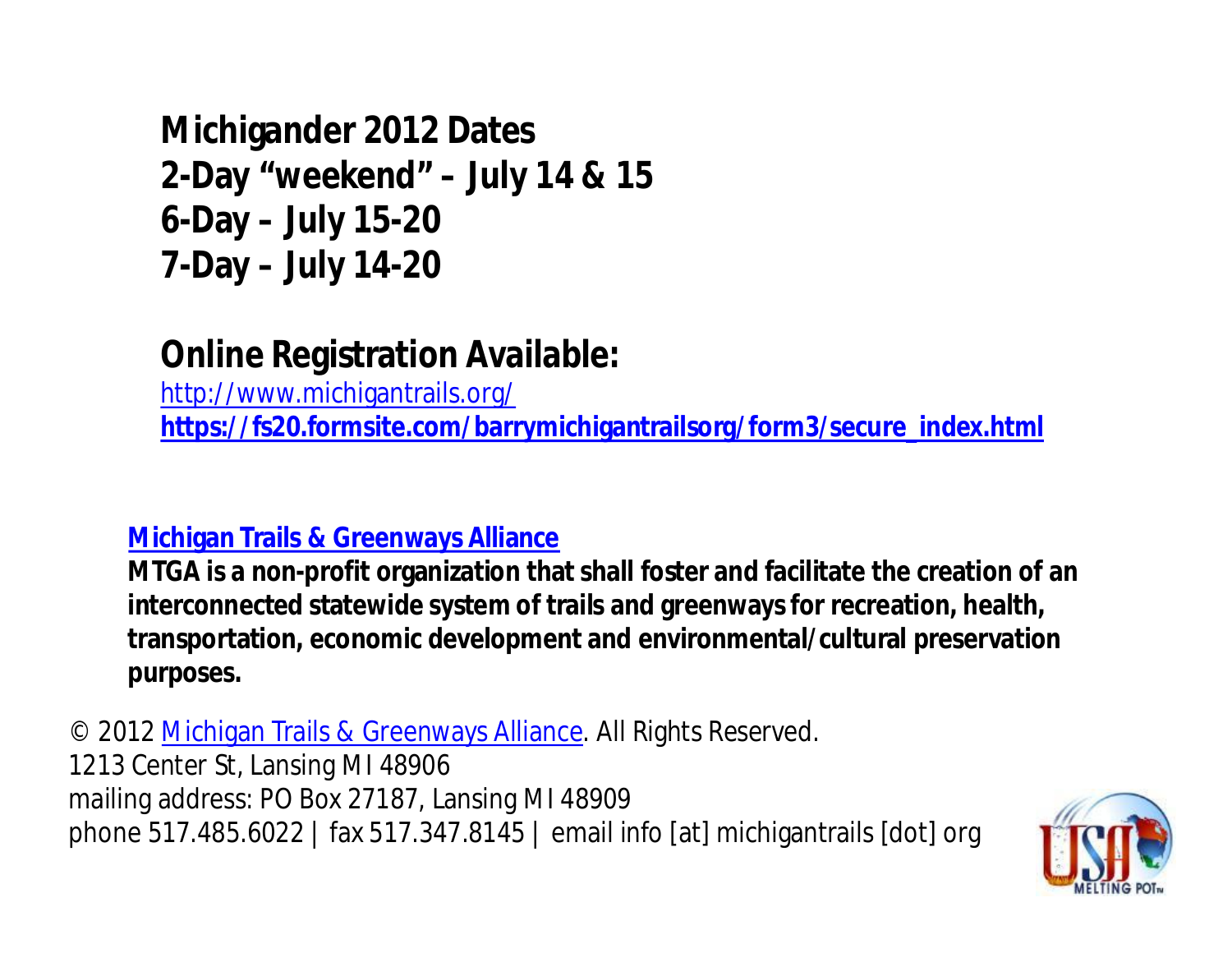Past Michigander Bike Tour Routes

The following slides have pictures from previous tours.



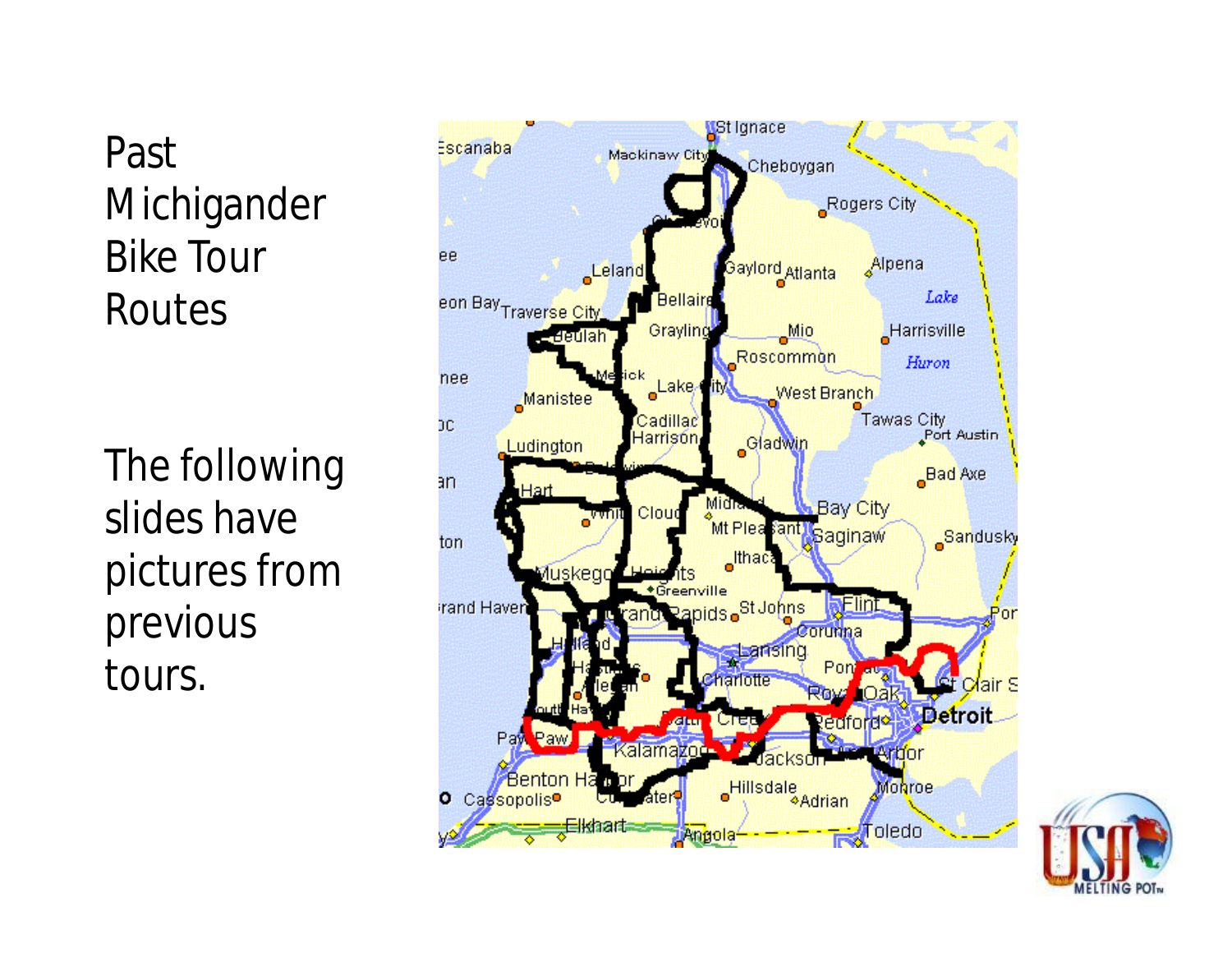

31 May 2012



**Dinner Buffet Bike<sup>7</sup>Mechanic on the Ride** 

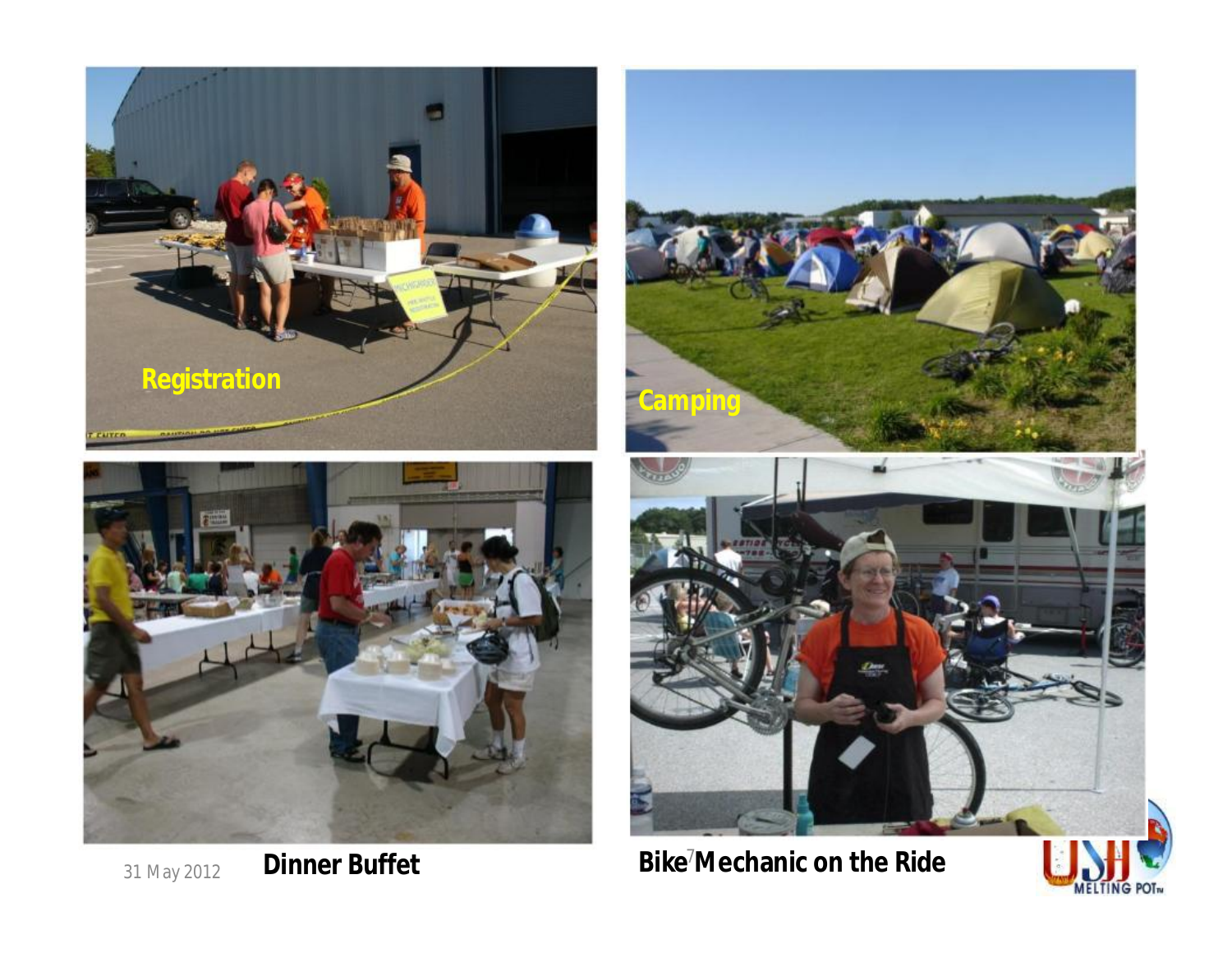



**Relaxing in Camp Sag Stop** 





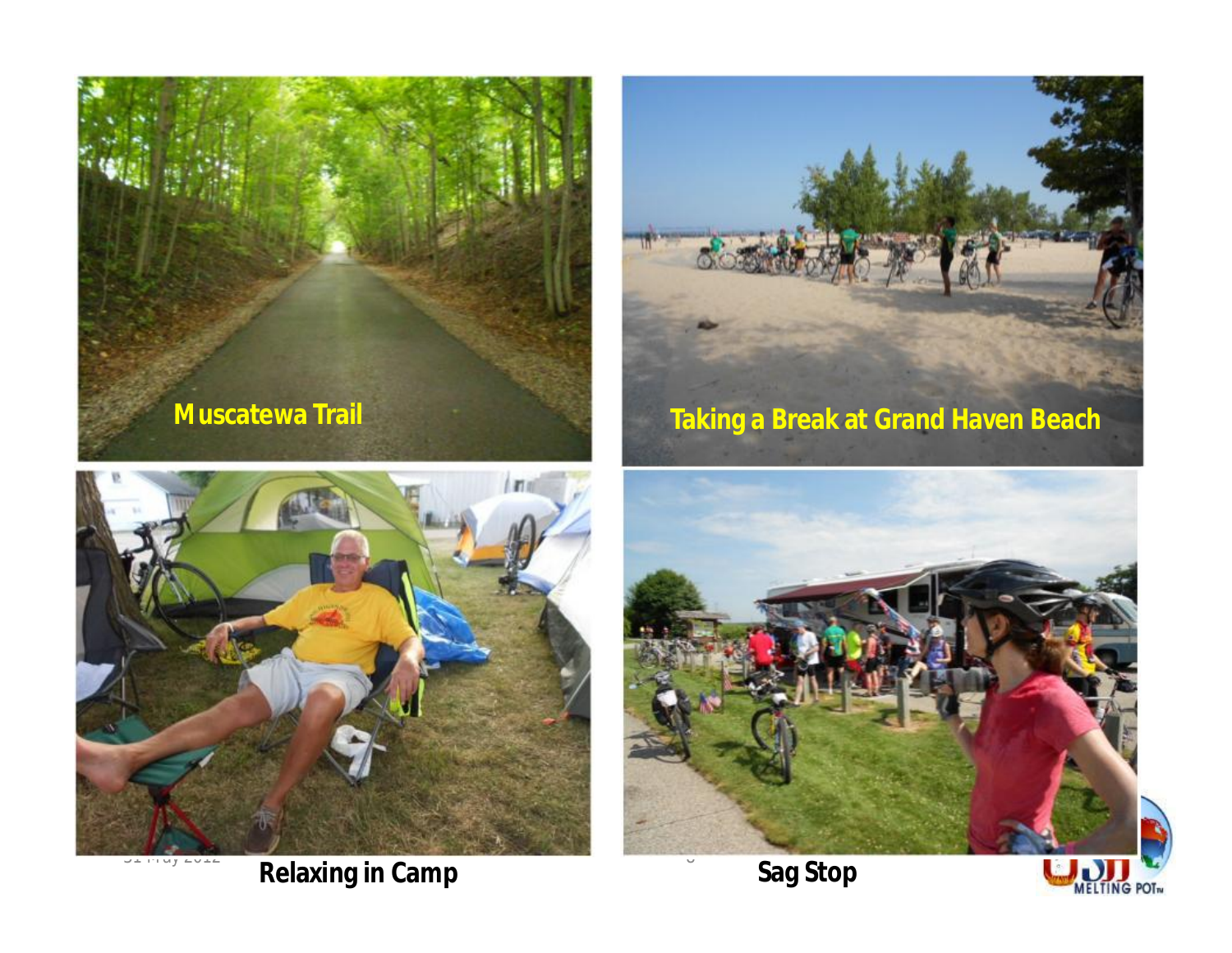



31 May 2012 9 **Relaxing at New Holland Brewery Finish Line – End of 6 Day Ride**





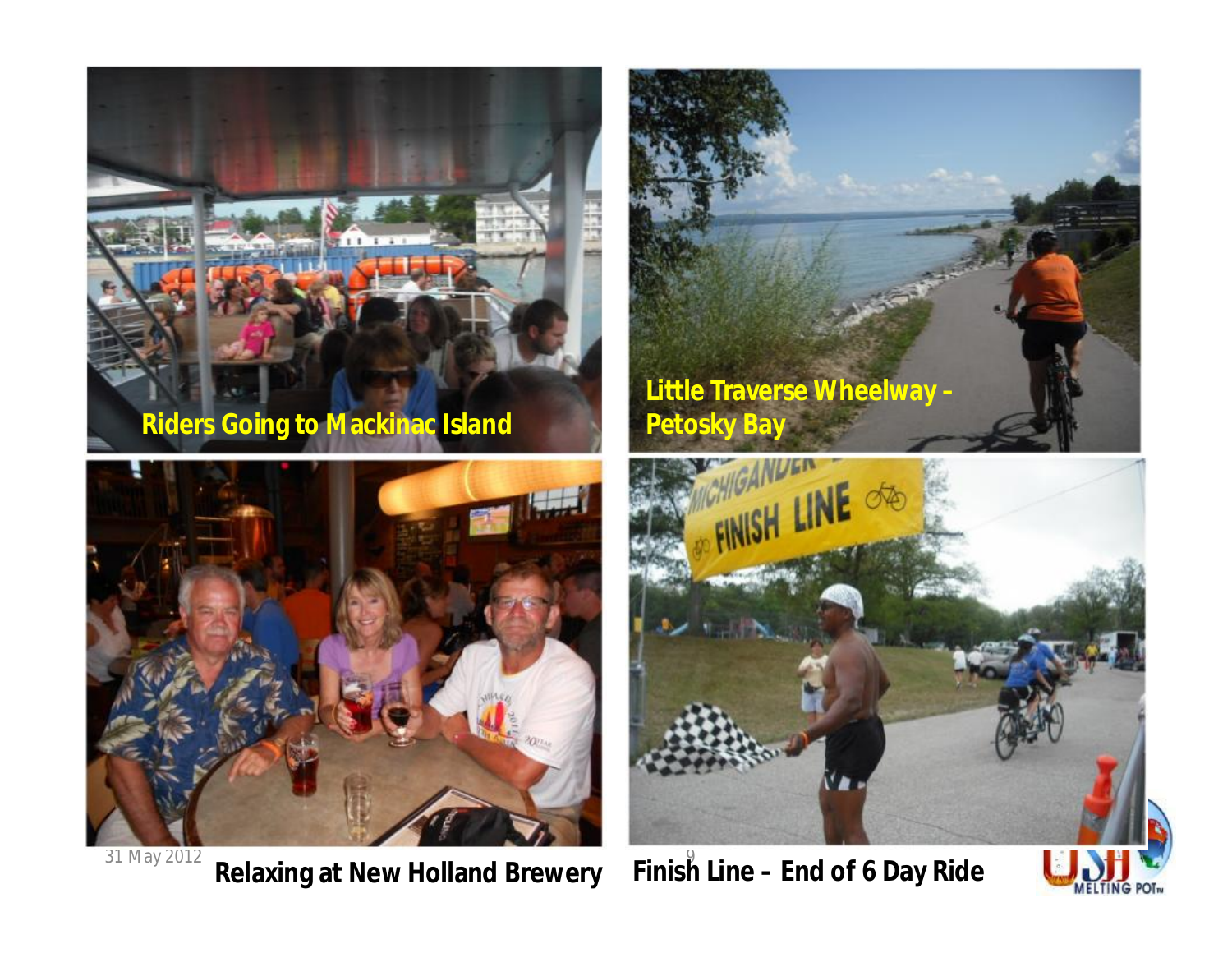

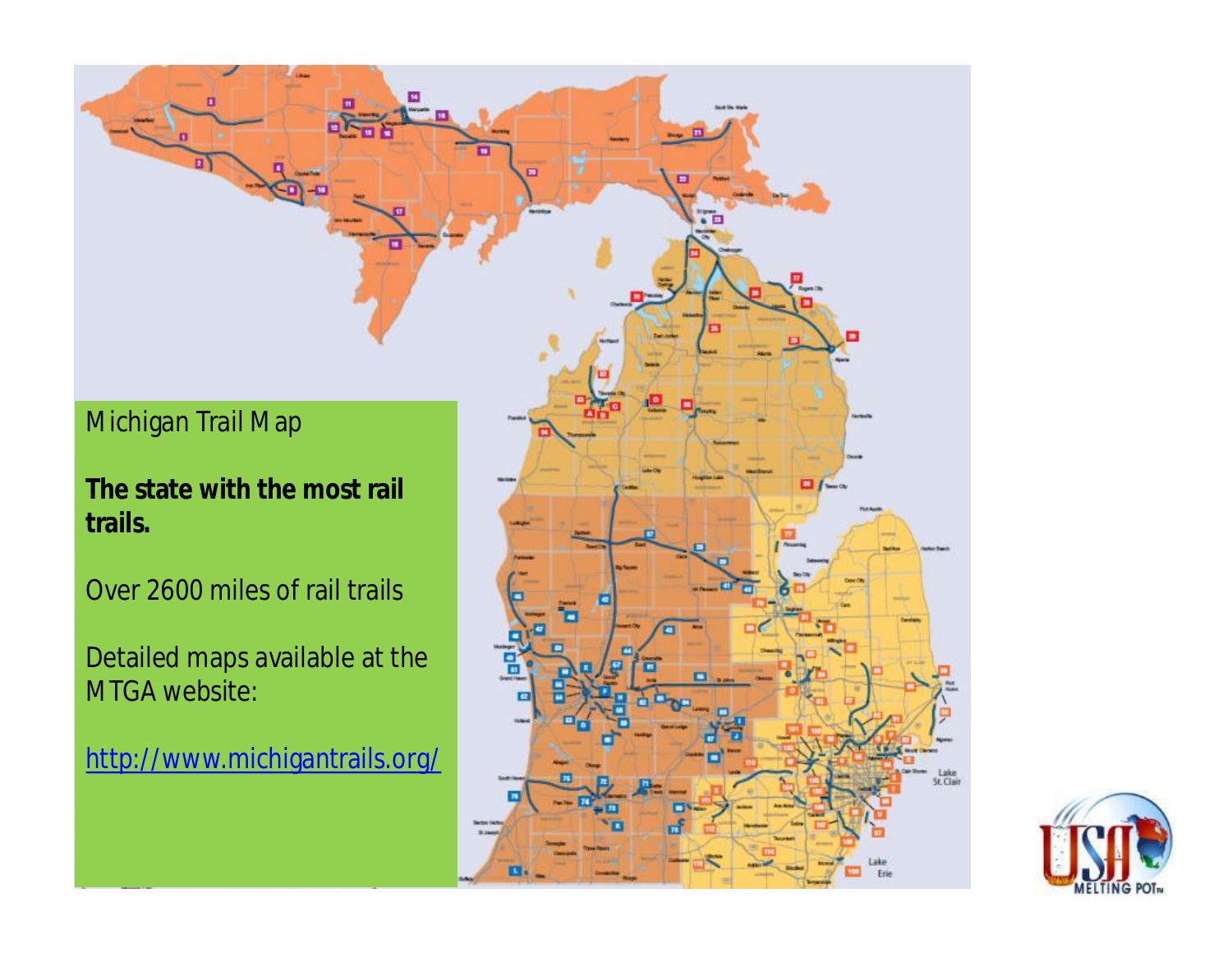